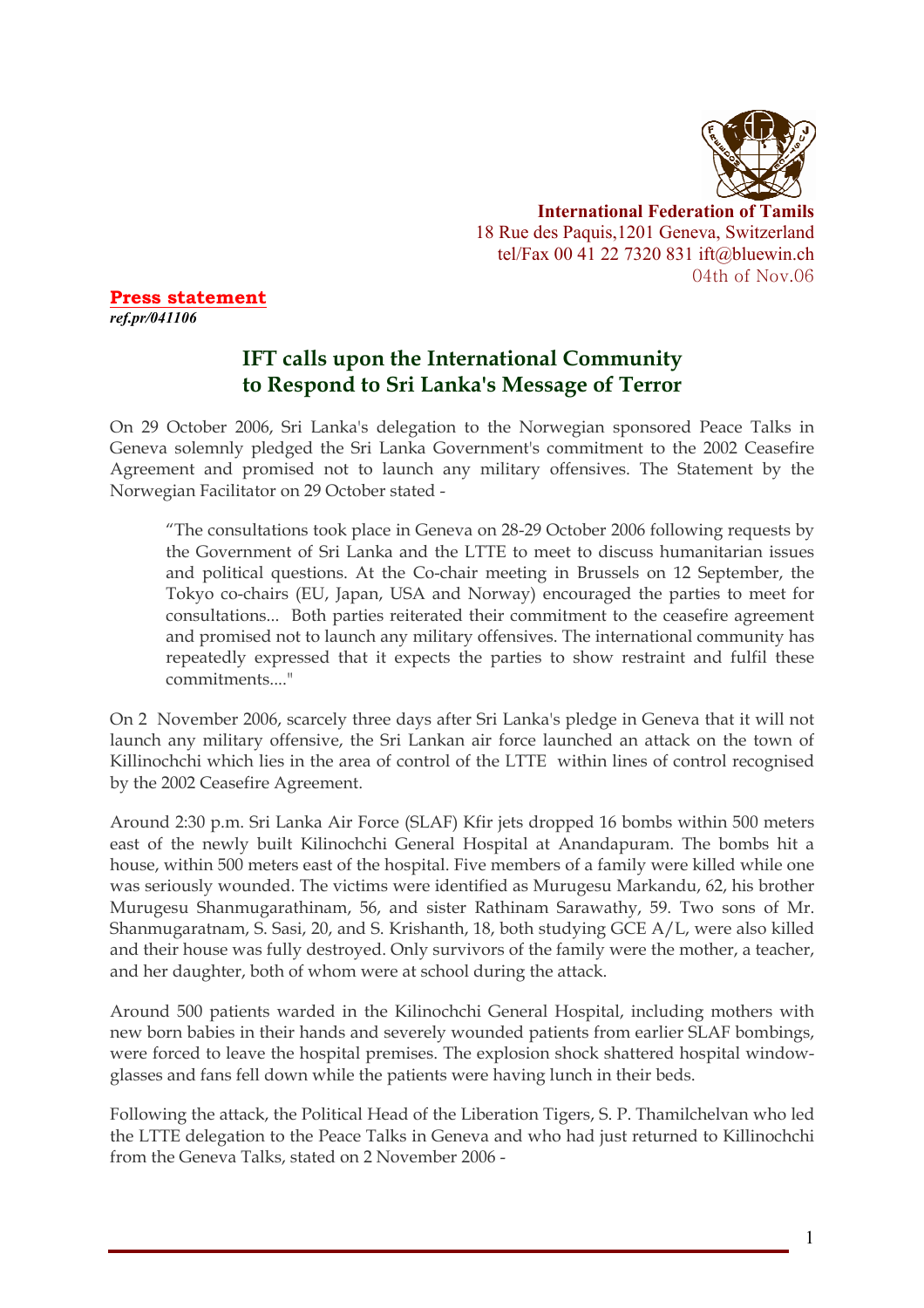"The Government of Sri Lanka (GoSL) that had promised to halt the military offensives at the negotiation table, in front of the international Community in Geneva, has sent a message of terror within 24 hours of LTTE delegation's return to Kilinochchi by conducting a gruesome aerial attack, killing an innocent family and terrorising the patients at the General Hospital premises in Killinochchi. The international community was witness to the GoSL delegation's expressed commitment to ceasing violence and halting all offensives in order to create and sustain a conducive environment for the peace process. This is certainly not the way forward in creating and sustaining the kind of atmosphere needed for the talks. The international community should have no reservation in condemning this war crime."

The aerial bombardment of Killinochchi

- is a flagrant breach by Sri Lanka of a solemn pledge given at the Geneva Talks on 29 October that it will uphold the Ceasefire and that it will refrain from launching any military offensive;

- is a clear violation by Sri Lanka of Clause 1.2(b) in the February 2002 Ceasefire Agreement which clause reads "Neither Party shall engage in any offensive military operation. This requires the total cessation of all military action and includes, but is not limited to, such acts as…Aerial bombardment."; and

- is a flagrant violation by Sri Lanka of the humanitarian laws of armed conflict, and is a war crime in that it was a bombardment of a known civilian population centre in the proximity of a hospital

The International Federation of Tamils calls upon the international Community to condemn Sri Lanka's aerial bombardment of Killinochchi town and in this way help to secure justice and peace in the island of Sri Lanka.

The need to condemn is urgent and immediate – not only because the aerial bombardment of Killinochchi comes so soon after the pledges given in Geneva but also because it is the latest of a series of aerial bombardments of Tamil Eelam by Sri Lanka including the aerial attack on Vallipunam, which killed 61 school children on 14 August 2006. A failure by the international community to condemn with alacrity the Killinochchi bombardment will have the predictable consequence that Sri Lanka will be encouraged to believe that it may, with impunity, continue to violate solemn pledges given at internationally sponsored Peace Talks, continue to breach solemn undertakings given in an internationally recognised cease fire agreement, continue to brazenly violate international humanitarian law and continue to assert a freedom to commit war crimes.

The ugly political reality is that during the past several months, the forces under the command of Sri Lanka President Rajapakse have in the shadow of a ceasefire, raped Tamil women, murdered Tamil Parliamentarians, Tamil journalists, executed Tamil students with impunity, arbitrarily arrested and detained Tamil civilians, abducted Tamil refugee workers, orchestrated attacks on Tamil civilians and Tamil shops, bombed Tamil civilian population centres and displaced thousands of Tamils from their homes.

The continued failure by the international community to condemn Sri Lanka's actions will lead more and more Tamil people in many lands, to question whether the international community is asleep or whether it is simply pretending to be asleep and that explanations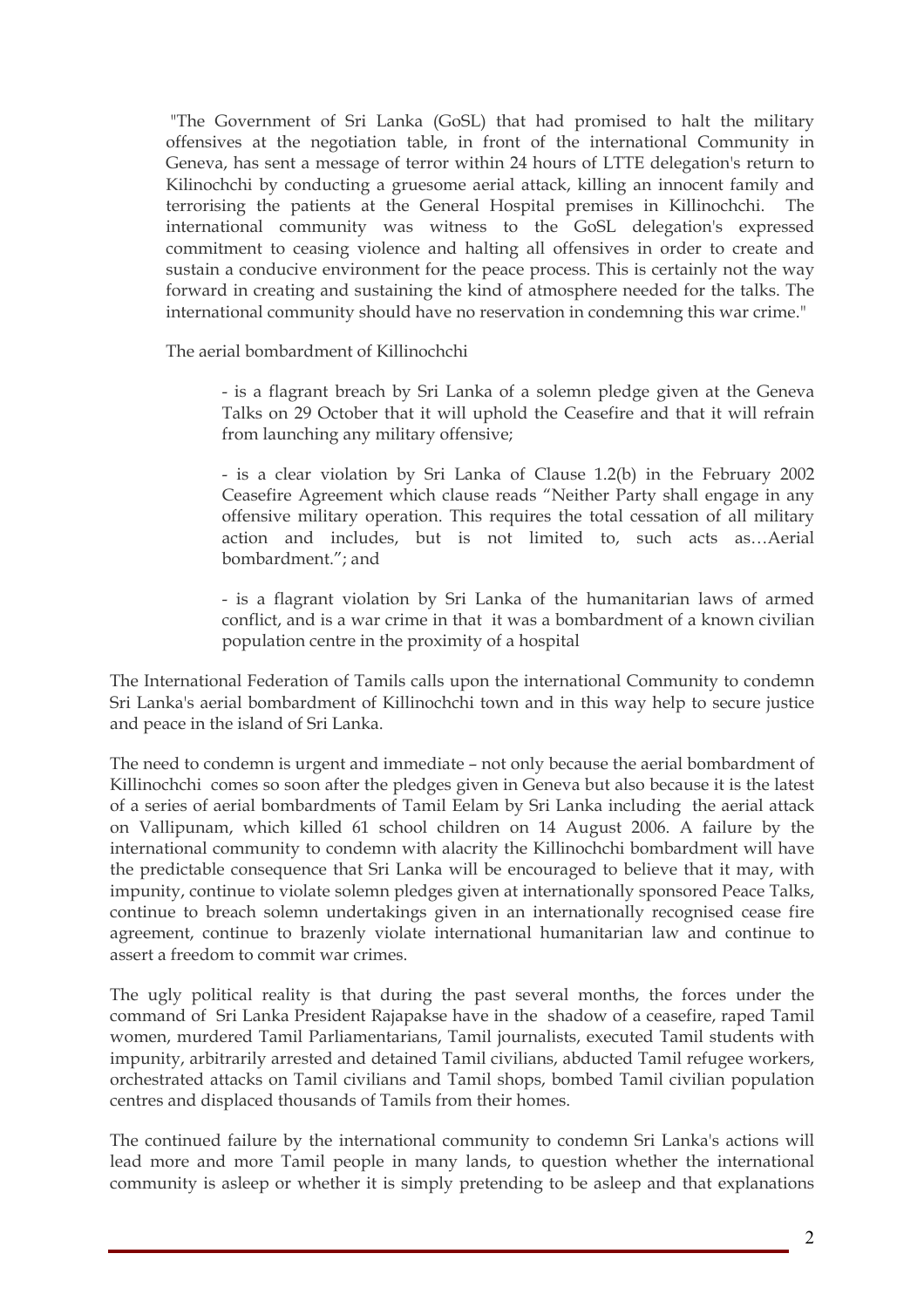for the silence of the international community may have to sought in the strategic interests of the international community in the Indian Ocean Region - and in particular the impact that the success of the struggle of the people of Tamil Eelam to be free from alien Sinhala rule may have on the uneasy balance of power reflected in the two geopolitical triangles juxtaposing on the Indian Ocean's political background: U.S.- India - China relations and China - Pakistan - India relations.

The failure of the Tokyo Co-Chairs (EU, Japan, Norway and the US) ambassadors in Sri Lanka (in their Press Statement of 3 November 2006) to condemn and hold Sri Lanka accountable for the Killinochchi bombing appears to reflect the strategic interests of the Co-Chairs rather than a willingness to apply international humanitarian standards to the actions of Sri Lanka President Rajapakse and the armed forces under his command. The search for a form of words by the Co-Chairs in their Press Statement makes for awkward reading –

 "The Tokyo Co-Chair (EU, Japan, Norway and the US) ambassadors in Sri Lanka express their deep regret over the bombing of a house in Kilinochchi on 2 November 2006 that resulted in the death of five civilians. The explosion also damaged the Kilinochchi District Hospital and caused patients to flee. The Co-Chairs expect both the Government of Sri Lanka and the LTTE to refrain from military action. This latest attack comes at a delicate time when both sides should seek to build confidence and compromise to ensure further rounds of talks can soon be agreed, and an escalation of the conflict can be avoided."

It is not altogether clear to the International Federation of Tamils as to whom the expression of deep regret is addressed. The Co-Chairs do not name Sri Lanka as being responsible for the bombing. Nor do they say that Sri Lanka's attack on Killinochchi was a gross violation of international humanitarian standards. The Co-Chairs who were quick to name the LTTE and condemn it for the attack on a Sri Lankan military convoy in Habarana on 16 October 2006, as a 'terrorist' attack, refuse to categorise the Sri Lanka attack on a civilian population centre in Killinochchi in the proximity of a Hospital as a war crime.

 The Co-Chairs fail to identify the civilians killed as Tamil civilians. The Co-Chairs fail to state that the Sri Lanka attack was a breach of the pledge given by Sri Lanka in Geneva, (a mere three days earlier) to refrain from launching military offensives. The Co-Chairs fail to state that Sri Lanka's action was a breach of the 2002 ceasefire Agreement. The Co-Chairs fail to point out that military action taken on the alleged ground that there was 'intelligence' that the other side was preparing to attack was nonetheless an offensive action in breach of the Ceasefire Agreement. The Co-Chairs fail to point out that any other interpretation of the Ceasefire Agreement would have the result that all offensive actions are defensive actions and will render the provisions of the Ceasefire Agreement farcical. And the failure of the Co-Chairs to state that the attack on Killinochchi was an offensive action in breach of the Ceasefire will encourage Sri Lanka to continue such attacks with impunity.

And, finally, the Co-Chairs having failed to name Sri Lanka and hold it accountable, then go on to "expect both the Government of Sri Lanka and the LTTE to refrain from military action." The message sought to be conveyed by the Co-Chairs is clear. "We will not condemn Sri Lanka's message of terror in Killinochchi, but if the LTTE responds to Sri Lanka's continuing aerial bombardment of Tamil civil population centres, then we will condemn the LTTE for taking military action and categorise such action as 'terrorism'". The International Federation of Tamils expresses its deep regret at this approach of the Co-Chairs and the continued failure of the Co-Chairs condemn Sri Lanka for its continuing violations